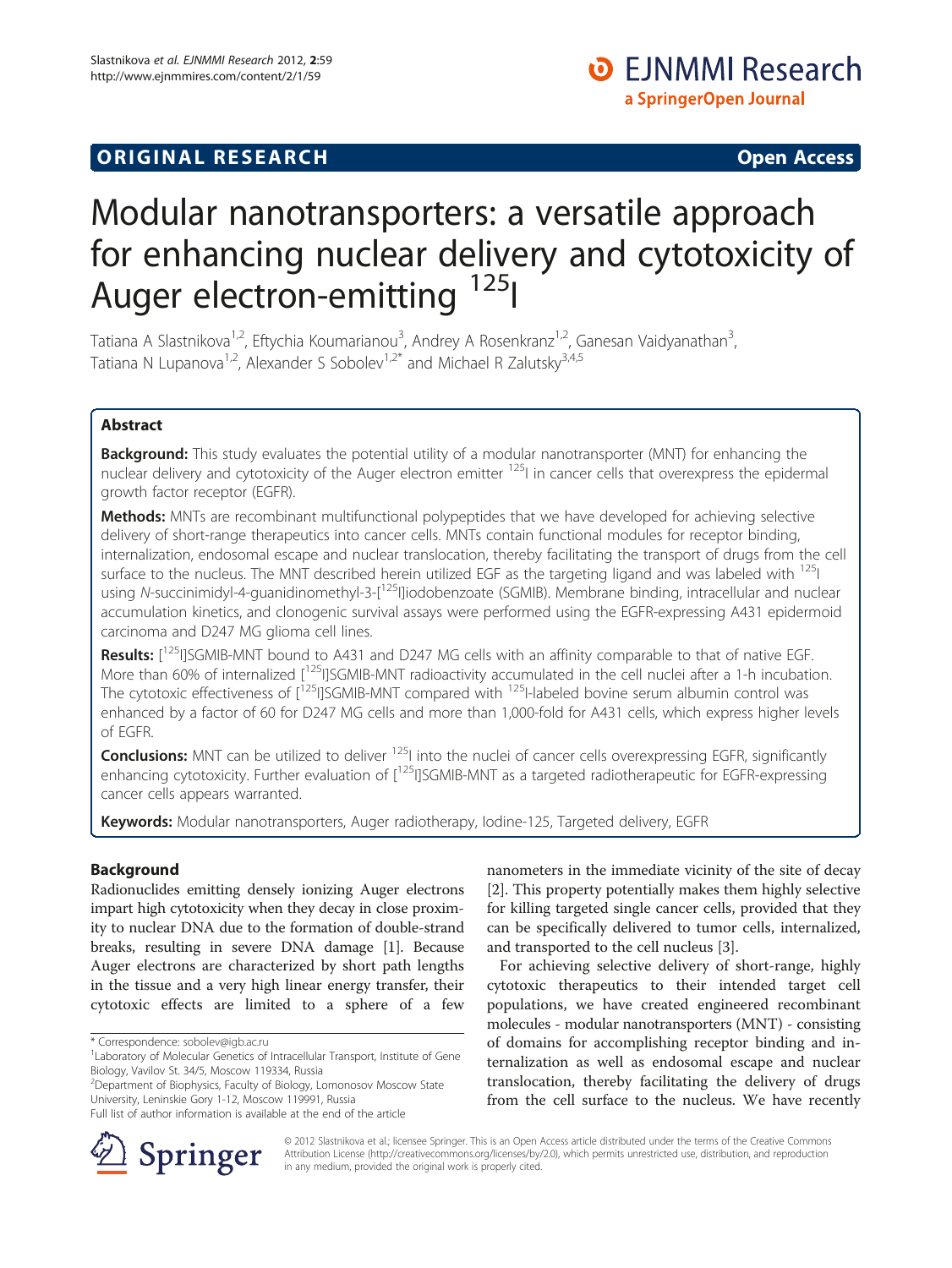documented the potential utility of MNT for delivering short range-of-action photosensitizers in vitro [\[4,5](#page-9-0)] and in vivo [\[6\]](#page-9-0) with high cytotoxic effectiveness. Moreover, we have demonstrated proof of principle for using MNT as a platform for developing targeted short-range (α-particle) radiotherapeutic agents for cancer therapy [[7\]](#page-9-0). Based on these encouraging results, we hypothesized that MNT might also be a useful vehicle for exploiting the high potency and subcellular range of Auger electrons for targeted radiotherapy, enabling specific delivery of Auger electron-emitting radionuclides to the highly radiosensitive cell nucleus of cancer cells.

A promising advantage of MNT is the interchangeable nature of the modules, offering the exciting prospect of generating an MNT or an MNT cocktail that possesses the best ligand, or mixture of ligands, and intracellular localizing signals that are tailored to the molecular profile of an individual patient's tumor. The present study focuses on the development and the in vitro evaluation of a radiolabeled MNT possessing epidermal growth factor (EGF) as the ligand module, which ultimately might be suitable for targeting the many types of cancers overexpressing EGF receptors (EGFR) [\[8\]](#page-9-0). Iodine-125 was selected for these studies because it is the most well-studied Auger electron emitter <sup>125</sup>I for targeted radiotherapy [[9\]](#page-9-0). Although some of the properties of 125I (60-day half life, labeling chemistry) can present obstacles for eventual clinical translation, this radionuclide was selected to evaluate the feasibility of MNT mediated delivery of Auger electron emitters for several reasons. First,  $^{125}$ I is the most prototypic and wellstudied Auger electron emitter for targeted radiotherapy [[9\]](#page-9-0). And second, the fraction of total decay energy represented by Auger electron emission for  $125$ I is higher than that for most alternative Auger electron emitters, in-cluding <sup>123</sup>I, <sup>67</sup>Ga, and <sup>111</sup>In [\[1\]](#page-9-0), making subcellular site of decay highly relevant. Binding, internalization, nuclear translocation and cytotoxicity were evaluated using two EGFR-expressing human cancer cell lines - A431 epidermoid carcinoma cells and D247 MG malignant glioma cells, which express varying levels of EGFR.

## Methods

## Cell lines

The human epidermoid carcinoma cell line A431 [[10](#page-9-0)] was obtained from the ATCC (Manassas, VA, USA), and the human glioblastoma cell line D247 MG [\[11\]](#page-9-0) was kindly provided by Dr. Darell Bigner, Duke University Medical Center. Previous studies in our laboratory indicated that the average number of EGFR per cell is  $2.9 \times 10^6$  and  $2.4 \times 10^5$  for A431 and D247 MG cells, respectively [\[7](#page-9-0)]. All tissue culture reagents were obtained from Gibco/Invitrogen (Carlsbad, CA, USA). The cells were cultured in zinc option medium supplemented with 10% fetal bovine serum and penicillin/streptomycin (100 U/mL) at 37°C in a 5%  $CO<sub>2</sub>$  atmosphere.

## Modular nanotransporter

The MNT molecule used in these experiments was DTox-HMP-NLS-EGF (hereafter designated as MNT), which has a molecular weight of 76.3 kDa. DTox is the translocation domain of diphtheria toxin, serving as the endosomolytic module; HMP is an Escherichia coli hemoglobin-like protein, serving as the carrier module; the NLS is the optimized simian vacuolating virus 40 (SV40) large T-antigen nuclear localization sequence peptide; and EGF served as the ligand module [\[5](#page-9-0)]. The MNT was purified to >98% purity on Ni-NTA-agarose (QIAGEN, Hilden, Germany) according to the standard procedure furnished by the supplier. Each MNT module retained its intended function: high affinity interaction with EGFR and  $\alpha/\beta$ -importin dimers, ensuring nuclear transport of NLS-containing protein, formation of holes in lipid bilayers at endosomal pH, and accumulation in the nuclei of A431 cells [[5\]](#page-9-0).

## Labeling MNT and EGF with  $^{125}$ I using N-succinimidyl-4guanidinomethyl-3-[125I]iodobenzoate

No-carrier-added sodium [<sup>125</sup>I]iodide (2,200 Ci/mmol) was obtained from Perkin-Elmer Life and Analytical Sciences (Boston, MA, USA). A detailed method for the radiosynthesis of N-succinimidyl-4-guanidinomethyl- $3-[1^{25}I]$ iodobenzoate (SGMIB) and its use for labeling internalizing molecules have been described in a previous publication [\[12](#page-9-0)]. Briefly, a solution of the MNT (50  $\mu$ L, 2 mg/mL), or human EGF (hEGF) (Sigma Chemical, St. Louis, MO, USA; 50 μL, 1 mg/mL) in 0.1 M borate buffer (pH 8.5) was added to  $[125]$ SGMIB, and the mixture was incubated at room temperature for 20 min. The radiolabeled polypeptide conjugate was purified by gel filtration through a PD-10 column (GE Healthcare, Pittsburgh, PA, USA) that was eluted with phosphatebuffered saline (pH 7.5).

## Labeling with <sup>125</sup>I using Iodogen

For radioligand assays, hEGF and bovine serum albumin (BSA) (Sigma Chemical, St. Louis, MO, USA) were labeled with <sup>125</sup>I using Iodogen (Pierce, Rockford, IL, USA). The proteins and 1 to 3 mCi of sodium [ 125I]iodide in phosphate-buffered saline (pH 7.5) were incubated in glass vials coated with 10 μg of Iodogen for 15 min. Radioiodinated proteins were purified by passage through a PD-10 column as described above.

## Binding assays

The EGFR status of the two cell lines was confirmed by measuring  $[125]$ iodoEGF binding, and the ability of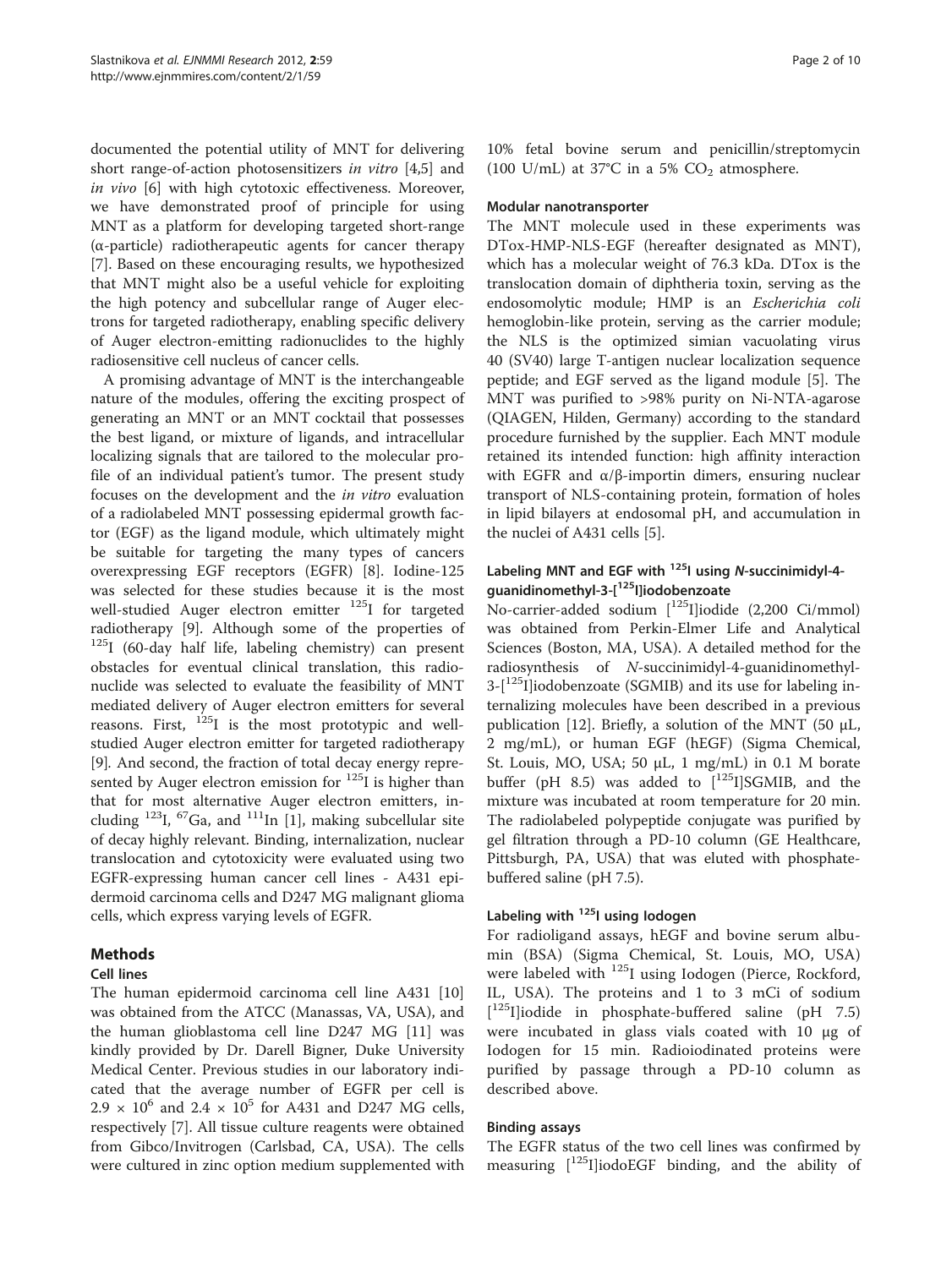MNT and  $\left[\right]^{125}$ I]SGMIB-MNT to bind specifically to EGFR was documented as previously described [[7\]](#page-9-0) prior to the initiation of any of the other experiments.

#### Uptake and washout kinetics

The uptake and washout kinetics of  $[125]$ SGMIB-MNT were measured on A431 and D247 MG cells in order to relate the cytotoxic effect to the number of  $^{125}I$  disintegrations. Cells were seeded in 24-well plates ( $5 \times 10^4$  cells per well). Two days later, the cells were washed, and [ 125I]SGMIB-MNT (specific activity 12.8 mCi/mg) in media was added at a final concentration of 2.6 nM. The cells were incubated in triplicate for 0.5, 1, 2, 4, 8, 12, and 24 h in a humidified atmosphere at 37°C in  $5\%$  CO<sub>2</sub>. At each time point, an aliquot of media containing unbound radioactivity was collected, and the cells were washed with ice-cold Dulbecco's phosphatebuffered saline (DPBS) without calcium and magnesium. The cells were trypsinized and harvested for centrifugation. The membrane-bound radioactivity [[13-15\]](#page-9-0) released into the supernatant was collected, and the cells were resuspended in medium and centrifuged once more. The supernatant samples were collected along with the previous washes, while the pelleted cells were resuspended in medium. The internalized radioactivity from the resuspended cells, as well as the free radioactivity and the membrane-bound radioactivity samples, were counted for  $125$ I activity using an automated gamma counter (Wallac Wizard 3"; Perkin-Elmer Life and Analytical Sciences, IL, USA). To determine washout kinetics, the cells were incubated with 0.3 nM of  $\left[1^{125}I\right]$ SGMIB-MNT (specific activity 6.0 mCi/mg) for 24 h at 37°C. After trypsinization and washing, the cells were resuspended in media and incubated for 0.5, 2, 4, 8, and 24 h at 37 $\degree$ C in 5% CO<sub>2</sub>. The washed out radioactivity was removed by centrifugation, followed by an additional washing of the cells with medium, and centrifuged again. After counting the  $^{125}$ I activity, the results were calculated as counts per minute per cell (CPM/cell) of internalized radioactivity as a function of time.

#### Nuclear kinetics in A431 cells

The protocol for isolation of cell nuclei was based on a widely used method [[16\]](#page-9-0). In brief, the cells were seeded in 6-well plates (5  $\times$  10<sup>5</sup> cells per well); 2 days later, the cells were washed, and  $[$ <sup>125</sup>I]SGMIB-MNT (specific activity 1.3 to 2.1 mCi/mg for these experiments) was added at a concentration (30 to 43 nM) selected based on the measured  $K_d$ . Cells were incubated in triplicate for 1, 2, 4, 8, and 24 h at 37°C in 5%  $CO<sub>2</sub>$ . For the determination of nonspecific uptake, EGF in 100-fold excess also was added to the cells. At each time point, medium containing unbound radioactivity was collected, and the cells were washed three times with 1 ml of ice-cold DPBS without calcium and magnesium. The cells were trypsinized and harvested for centrifugation. The pelleted cells were resuspended in 0.5-mL ice-cold medium and centrifuged for a second time. The membrane-bound radioactivity released in these two supernatants was collected. The cells were swelled for 20 min on ice in 500 μL of ice-cold hypotonic buffer (25 mM Tris–HCl pH 7.5, 5 mM KCl, 0.5 mM dithiothreitol, 1 mM phenylmethanesulfonylfluoride, and 0.15 U/mL aprotinin), and 50 μL were removed for counting intracellular radioactivity. Following homogenization using a Dounce homogenizer on ice, the nuclei were pelleted by centrifugation at 600  $\times$  g for 10 min. Pelleted nuclei were washed three times with isotonic buffer (0.25 M sucrose, 6 mM  $MgCl<sub>2</sub>$ , 10 mM Tris–HCl, pH 7.4, 0.5% Triton X-100, 1 mM phenylmethanesulfonylfluoride, and 0.15 U/mL aprotinin) to remove any contamination from cytoplasmic membranes. The purity of the nuclear fraction was confirmed by careful microscopic evaluation and Western Blot analysis using antibodies to α-tubulin and histone deacetylase 1 (HDAC-1) as cytoplasmic and nuclear markers, respectively.

#### Cytotoxicity study

Briefly, A431 or D247 MG cells were seeded in 24-well plates (5  $\times$  10<sup>4</sup> cells per well) and 2 days later were washed with media. A range of radioactive concentrations of  $[1^{25}I]$ SGMIB-MNT (0 to 101  $\mu$ Ci/mL),  $[1^{25}I]$ SGMIB-EGF (0 to 41 μCi/mL, only with A431 cells) or as a negative control,  $^{125}$ I-labeled bovine serum albumin  $([125] \mid \text{iodoBSA})$  (0 to 454  $\mu$ Ci/mL), were added, and the cells were incubated for 24 h in a humidified atmosphere at  $37^{\circ}$ C in 5% CO<sub>2</sub>. After the incubation, medium containing unbound radioactivity was removed, and the cells were washed twice with cold DPBS without calcium and magnesium. The cells were trypsinized and harvested prior to centrifugation. The supernatant representing the membrane-bound radioactivity was collected. The cells were resuspended in medium, and an aliquot was collected in order to assay the amount of internalized radioactivity using the automated gamma counter. The cells were counted, seeded for a colony-forming assay in  $25$ -cm<sup>2</sup> flasks (2,000 cells per flask), and maintained in a humidified atmosphere at  $37^{\circ}$ C in 5% CO<sub>2</sub>. After 6 to 7 days (A431 cells) or 11 to 14 days (D247 MG cells), the colonies were stained with crystal violet and were counted. The data were analyzed using GraphPad Prism Version 5.01 software (GraphPad, San Diego, CA, USA). Survival experiments were performed three separate times (A431 cells) or twice (D247 MG cells). Each experiment was done in triplicate.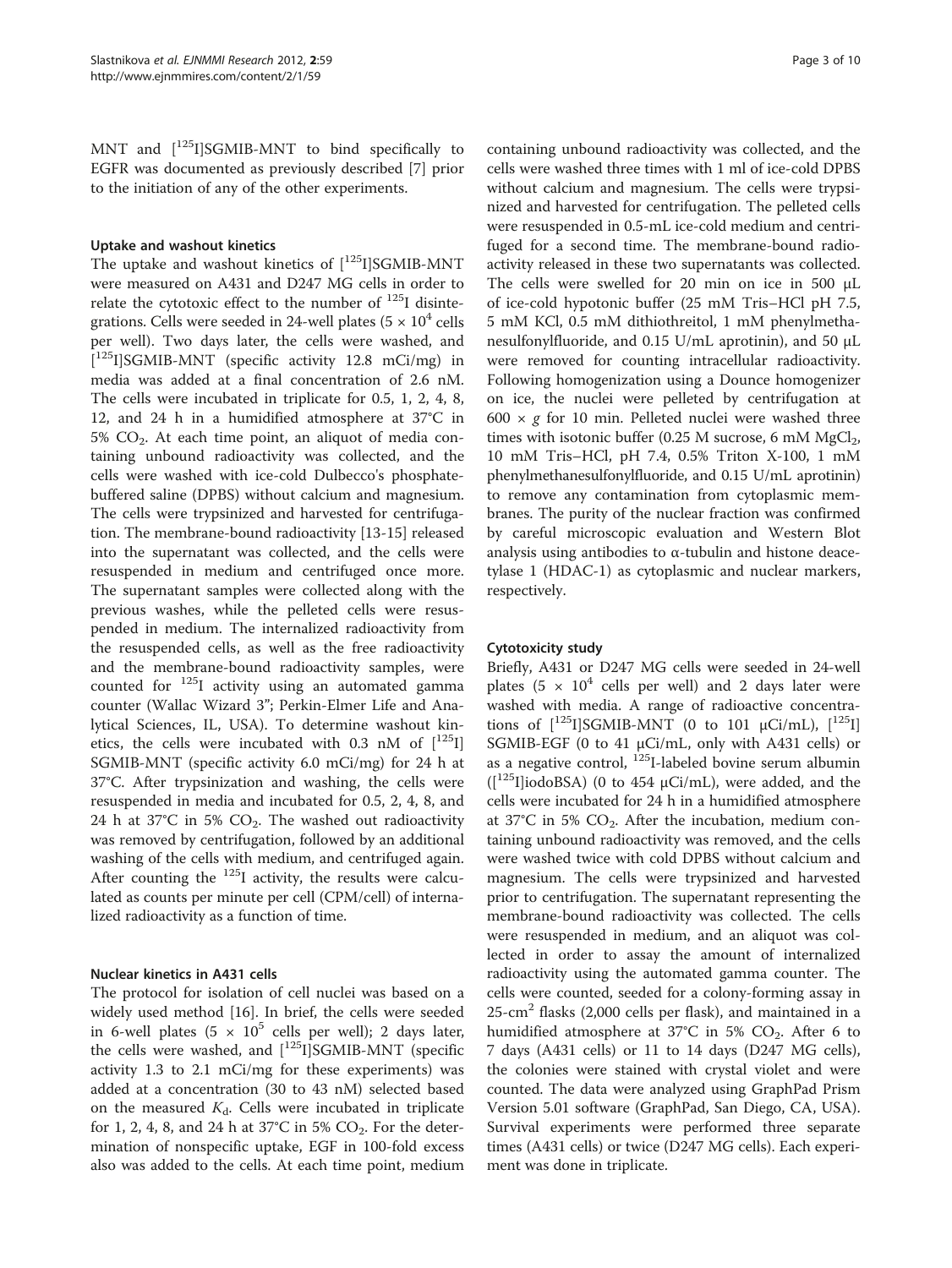## Calculation of decays accumulated inside the cell and nucleus

From the curves obtained for internalized CPM uptake and washout versus time (determined as described above in the uptake and washout kinetics section), the total number of 125I CPM delivered to the cells during the cytotoxicity experiment was calculated using the following equation:

CPM ¼ 1;440 min Z 0 min cpm1ð Þt dt þ þ1 Z 1;440 min cpm2ð Þt dt;

where  $cpm_1 (t)$  represents accumulation kinetics function of  $\lceil 1^{25}I \rceil$ SGMIB-MNT and cpm<sub>2</sub> (t) represents the washout kinetics function of  $[^{125}I]$ SGMIB-MNT measured for each cell line. By correction for the detection efficiency of the gamma counter, the total number of disintegrations per cell was calculated.

The total number of decays accumulated per nucleus over the incubation was estimated using the following calculations and assumptions:

- 1) The area under the curve, expressed as the number of decays accumulated per nucleus over the incubation with predefined concentration of  $\left[1^{125}I\right]$ SGMIB-MNT, was calculated from the nuclear kinetics experiment data (0 to 24 h).
- 2) It was assumed that the percentage of decays that occurred per nucleus is constant over the range of [<sup>125</sup>I]SGMIB-MNT concentrations used in cytotoxicity studies.

Thus, decays occurring per nucleus were calculated for each concentration used in the cytotoxicity study according to the following equation:

decays per nucleus 
$$
= x_{0-24 h} \cdot \int_{0 \text{ min}}^{1,440 \text{ min}} \frac{1}{a} \text{cpm}_1(t) dt
$$
  
+  $x_{24 h} \cdot \int_{1,440 \text{ min}}^{0 \text{ min}} \frac{1}{a} \cdot \text{cpm}_2(t) dt$ ,

where  $a$  is a factor which takes into account both the efficiency of the gamma counter  $(0.85$  for  $^{125}I)$  and the abundance of its gamma photon used for measurement,  $x_{0-24 \text{ h}} = \frac{\text{decays per nucleus}}{\text{total decays per cell}}$ , accumulated over the 24-h incubation (this is obtained from the nuclear kinetics experiment,  $x_{24 \text{ h}} = \frac{\text{decays per nucleus}}{\text{total decays per cell}}$  at the end of incubation (24 h), obtained from the nuclear kinetics experiment.

$$
\int_{0 \text{ min}}^{1,440 \text{ min}} \frac{1}{a} \cdot \text{cpm}_1(t) dt
$$
 and 
$$
\int_{1,440 \text{ min}}^{+\infty} \frac{1}{a} \cdot \text{cpm}_2(t) dt
$$
 were calculated as described above.

calculated as described above.

## Results and discussion

## Results

## Labeling and quality control of  $[125]$ SGMIB-MNT

The yield for the MNT conjugation reaction was 60% to 80%, with >97% of the radioactivity protein associated, as determined by trichloroacetic acid precipitation. The specific activity of  $\left[\right]^{125}$ I]SGMIB-MNT varied from 1.3 to 12.8 mCi/mg. Gel electrophoresis of  $\left[1^{25}I\right]$ SGMIB-MNT and subsequent phosphor imaging of the dried gel showed one main band at about 75 kDa, which is consistent with the molecular weight of MNT (Figure [1a](#page-4-0)). The specific binding of  $[125]$ SGMIB-MNT to EGFRoverexpressing A431 human epidermoid carcinoma and D247 MG human glioma cells (Figure [1b,d\)](#page-4-0) as a function of concentration was similar to that observed for  $[$ <sup>125</sup>I]iodoEGF (Figure [1c,e\)](#page-4-0). The binding affinity of  $[$ <sup>125</sup>I] SGMIB-MNT ( $K_d$  = 20.5  $\pm$  2.6 nM), for EGFR measured on A431 cells was somewhat lower than that of  $\lceil^{125} \text{I} \rceil$ iodoEGF ( $K_d$  = 9.5 ± 0.9 nM) but within the error of that obtained for unmodified MNT ( $K_d$  = 21.4  $\pm$  2.6 nM; obtained from a competitive assay versus  $[125]$ iodoEGF), suggesting that labeling did not compromise the MNT binding affinity. The binding affinity of  $\left[1^{125}I\right]$ SGMIB-MNT ( $K_d$  = 0.98 ± 0.64 nM) for EGFR measured on D247 MG cells was similar to that of  $\left[\right]^{125}$ I]iodoEGF  $(K_d = 2.1 \pm 0.5 \text{ nM}).$ 

#### Binding/uptake and washout kinetics

The kinetics of membrane binding and internalization of [<sup>125</sup>I]SGMIB-MNT by A431 and D247 MG cells was investigated at selected time points up to 24 h. Intracellular and surface-bound radioactivity increased rapidly during the first 8 h of incubation, reaching near plateau values at 24 h (Figure [2a,b](#page-5-0)). Based on these results and taking into account the 60-day half-life of  $^{125}$ I, a 24-h incubation period was used for measuring washout kinetics and for performing the cytotoxicity assays. The initial washout kinetics of radioactivity from these EGFRpositive cell lines was rapid; however, approximately 30% of initially internalized radioactivity was retained inside the cells at 24 h (Figure [2c,d\)](#page-5-0).

The exponential functions  $y = y_{\text{max}}(1 - e^{-kx})$  and  $y = y_{\text{max}} - e^{-kx}$  were fit, respectively, to the experimental intracellular accumulation and washout kinetics data (CPM inside the cell versus time curves; Figure [2](#page-5-0)), with a good fit ( $R^2 = 0.97$ ) observed for both cell lines. The coefficients  $y_{max}$  and k were defined with the GraphPad Prism software from the kinetics data, for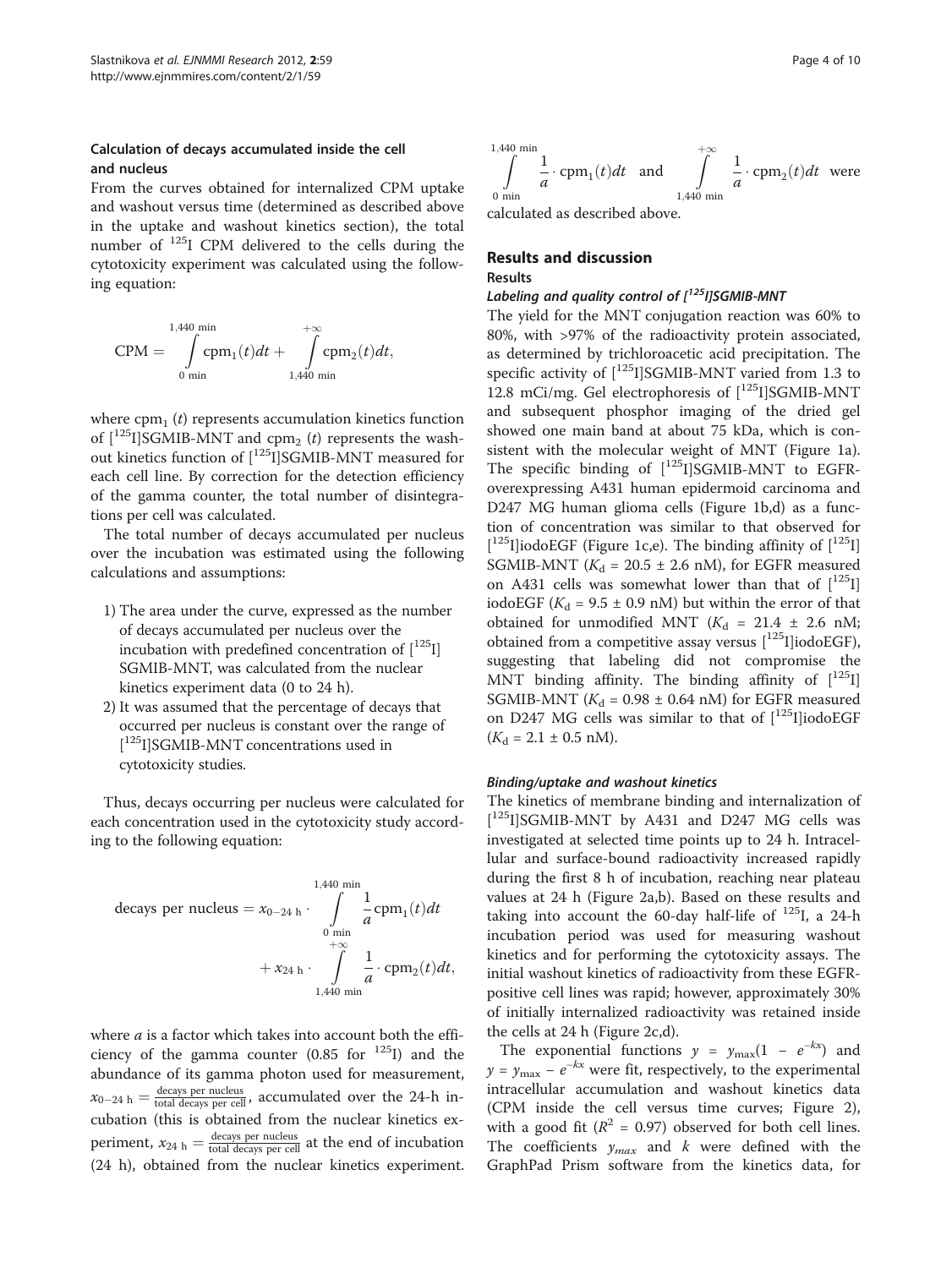<span id="page-4-0"></span>

the fixed  $[^{125}I]$ SGMIB-MNT concentration. The coefficient  $k$  was set by assuming that the shape of kinetics functions was independent of  $[$ <sup>125</sup>I]SGMIB-MNT concentration (c). We calculated  $y_{\text{max}}(c)$  from the experi-<br>mentally determined intracellular activity levels mentally determined intracellular activity levels measured after a 24-h incubation at each concentration of  $\left[1^{25}I\right]$ SGMIB-MNT evaluated in the cytotoxicity experiment. Thus, we obtained  $cpm_1$  (t) and  $cpm_2$  (t) at each concentration.

#### Nuclear kinetics

Because of the enhanced cytotoxicity of Auger electrons when localized in the cell nucleus, the dynamics of  $^{125}I$ localization in the cell nucleus after incubation of A431 cells with [125I]SGMIB-MNT was determined. The cell nuclei were isolated using a method previously reported by Lo et al. [[16](#page-9-0)], which was successfully applied for the subcellular fractionation of A431 cells. Western blot analysis revealed negligible contamination of isolated nuclei with the abundant cytoplasmic protein, α-tubulin (Figure [3a\)](#page-6-0), and low contamination of the cytoplasmic fraction with the soluble nuclear protein HDAC-1 (Figure [3b](#page-6-0)). The kinetics of nuclear accumulation of  $[$ <sup>125</sup>I]SGMIB-MNT was fast, with more than 60% of the total intracellular radioactivity in the nuclei after 1 h (Figure [3c](#page-6-0)). About 40% (from 0.27 CPM/nucleus at 1 h to 0.16 CPM/nucleus at 4 h) was redistributed from

the cell nuclei over the next 3 h, gradually reducing to 0.07 CPM/nucleus at the end of the 24-h incubation.

#### **Cytotoxicity**

The clonogenic survival of EGFR-expressing A431 and D247 MG cells after a 24-h exposure to varying radioactivity concentrations of  $[^{125}I]SGMIB-MNT$  and  $[^{125}I]$ SGMIB-EGF and as a control for nonspecific cytotoxicity,  $\lceil 125 \rceil$  $\lceil 125 \rceil$  $\lceil 125 \rceil$ ]iodoBSA, are presented in Figure [4](#page-6-0) and Table 1  $\left(\begin{array}{cc} [^{125}I] \text{SGMIB-MNT} \end{array}\right)$  only). For  $\left[\begin{array}{cc} [^{125}I] \text{SGMIB-MNT} \end{array}\right]$  the relationship between clonogenic survival and radioactivity concentration added to the medium was poorly fitted by a one-exponential model for both cell lines but were fitted effectively with two-exponential equations. The fitted curves were utilized to estimate the added radioactivity per well required to reduce survival to  $37\%$   $(A_{37})$ . The  $A_{37}$  values for  $[1^{25}I]$ SGMIB-MNT and [<sup>125</sup>I]iodoBSA were 2.7 × 10<sup>6</sup> DPM ( $N_{37}$  ~ 3,000 decays per cell, or approximately 320 decays per nucleus) and approximately  $1.5 \times 10^{10}$  DPM (extrapolated), respectively, for A431 epidermoid carcinoma cells (Figure [4a](#page-6-0), Table [1](#page-6-0)), and  $1.2 \times 10^7$  DPM ( $N_{37} \sim 3,800$  decays per cell) and 7.6  $\times$  10<sup>8</sup> DPM, respectively, for D247 MG glioma cells (Figure [4b](#page-6-0), Table [1\)](#page-6-0). These results demonstrate that the cytotoxic effectiveness of  $[$ <sup>125</sup>I]SGMIB-MNT was 60 and more than 3,500 higher than that of nonspecific  $[125]$ ]iodoBSA on the lower EGFR-expressing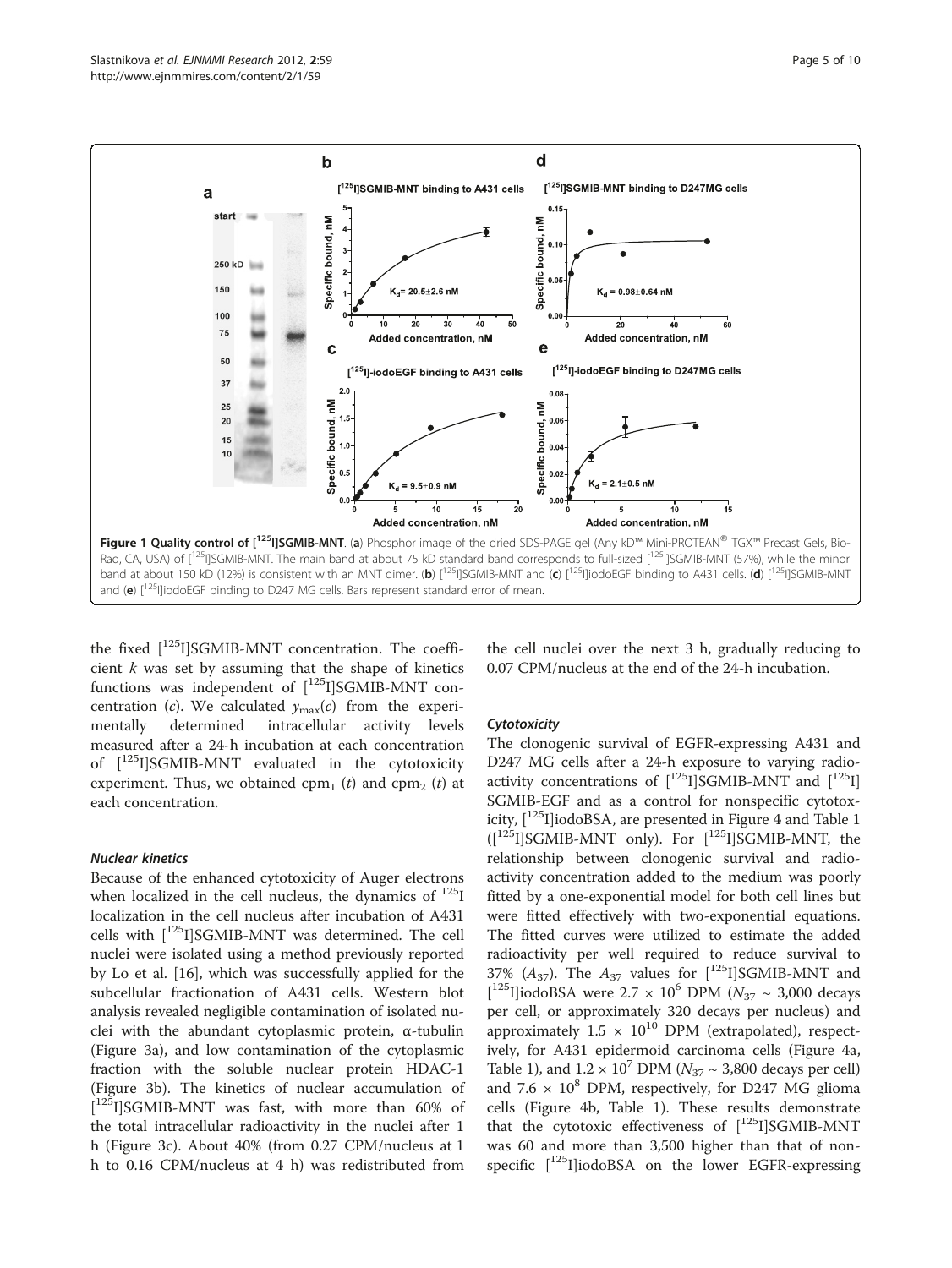<span id="page-5-0"></span>

D247 MG and higher EGFR-expressing A431 cell lines, respectively. The cytotoxic effectiveness of  $[$ <sup>125</sup>I]SGMIB-MNT was 4.6 (when comparing  $A_{37}$ ) or 18.3 (when comparing more sensitive  $A_{10}$  values) times higher than that of  $\lceil 1^{25} \rceil$  SGMIB-EGF (Figure [5\)](#page-7-0).

#### Discussion

Due to the very short range of Auger electrons (0.15 to 22.5 nm in the tissue for  $125$ <sup>I</sup> [\[17](#page-9-0)]), radionuclides that decay via Auger electron emission need to be delivered in close proximity to DNA within the nucleus to efficiently kill the target cells. The importance of localizing the site of decay in the cell nucleus can be illustrated by comparing the cellular S values (absorbed dose per unit cumulated activity) for 125I, considering a cell with cell and nuclear diameters of 18 and 10 μm, respectively, as an example [[18\]](#page-9-0). In this case, shifting the site of decay from an extracellular site 1  $\mu$ m from the cell surface, the cell membrane or the cytoplasm to the cell nucleus results in an enhancement of the radiation dose (gray per bequerel second) of 47, 39, and 21, respectively, highlighting the necessity of achieving a nuclear site of

decay in order to maximize the therapeutic potential of Auger electron-emitting radionuclides. According to this formalism, the extent of enhancement calculated for a particular Auger electron emitter is dependent on the energetics and abundances of its Auger electron spectra as well as the geometry of the target cell. For some other Auger electron emitters that have been frequently inves-<br>tigated for targeted radiotherapy  $(^{67}Ga, ^{77}Br, ^{111}In,$  and  $t^{123}$ I), shifting the decay site from a cell surface receptor to the cell nucleus should increase the radiation dose received by the cell nucleus by at least a factor of 25 [\[18\]](#page-9-0).

The most widely explored approach for delivering Auger electron emitters to the cell nucleus utilizes the thymidine analogue,  $5-[1251]$ iodo-2'-deoxyuridine ( 125IUdR), which can be incorporated into the DNA of cells in S-phase [\[19](#page-9-0)]. This strategy attempts to exploit the more rapid proliferation of malignant compared with normal cell populations. Although the limitations of IUdR are recognized, this agent provides an important point of reference because its effectiveness in vitro (in decays per cell/nucleus) reflects that achieved with  $^{125}I$ when nearly all its decays occur in DNA-incorporated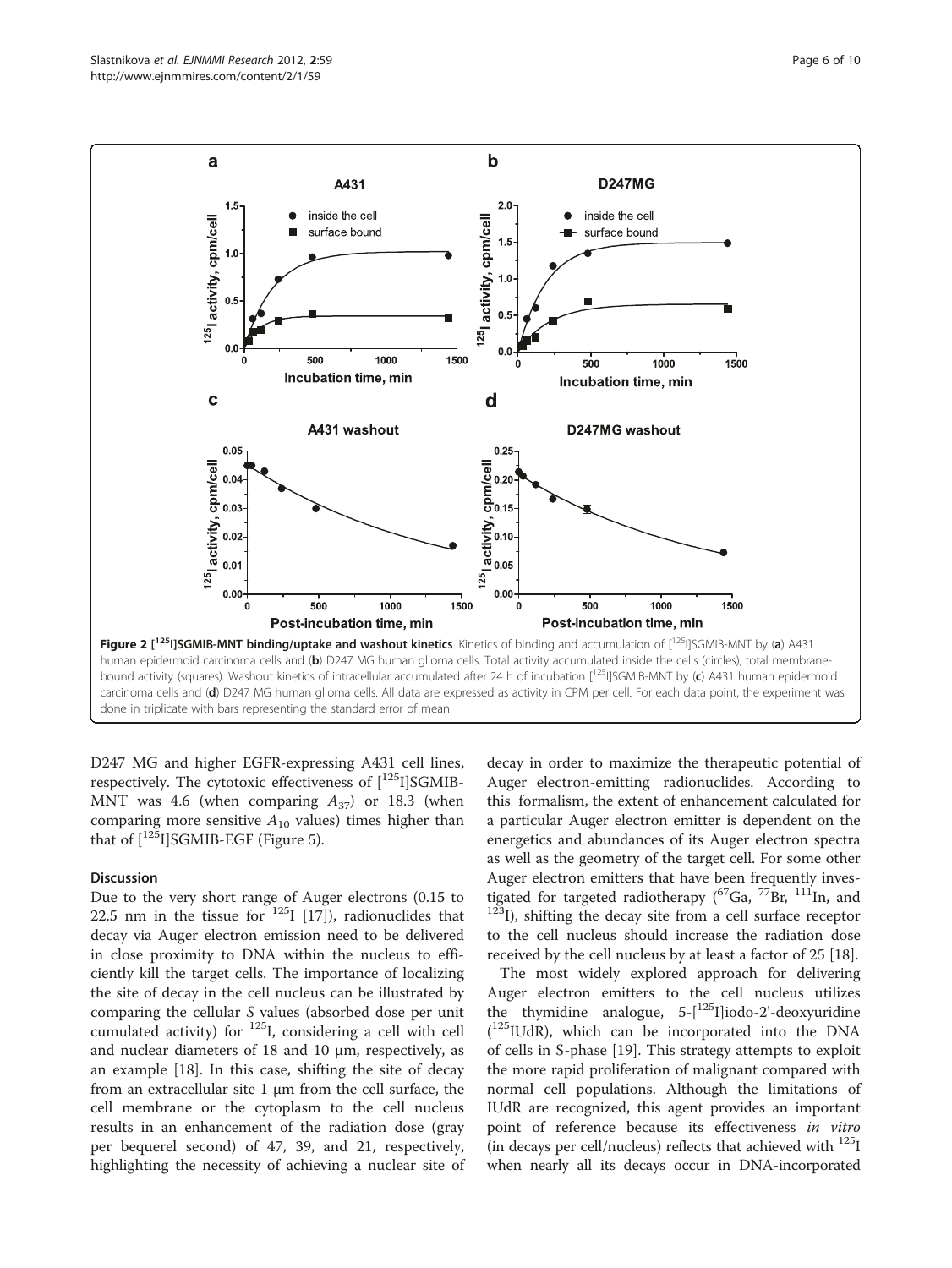<span id="page-6-0"></span>

form [\[19](#page-9-0)]. Thus, the  $N_{37}$  values expressed in decays per cell and decays per cell nucleus for 125IUdR are approximately the same. For Chinese hamster V79 lung fibroblasts, an  $N_{37}$  equal to 120 decays per cell nucleus has been reported [[19](#page-9-0)] under the same experimental conditions utilized herein for determining the cytotoxicity of [ $^{125}$ I]SGMIB-MNT on A431 cells, where  $N_{37}$  is estimated to be approximately 320 decays per nucleus.

In a previous study, we measured the cytotoxicity of 125IUdR for D247 MG glioma cells, one of the cell lines

|                                | Table 1 Cytotoxicity of [ <sup>125</sup> I]SGMIB-MNT expressed as |  |
|--------------------------------|-------------------------------------------------------------------|--|
| decays per cell or per nucleus |                                                                   |  |

| Cell line                         | A431  |              | <b>D247 MG</b> |                     |
|-----------------------------------|-------|--------------|----------------|---------------------|
|                                   | Mean  | SE $(n = 3)$ | Mean           | <b>SE</b> $(n = 2)$ |
| $A_{37}$ (decays per cell)        | 3.001 | 624          | 3.819          | 878                 |
| $A_{37}$ (decays per nucleus) 317 |       | 66           | N/D            | N/D                 |

N/D, not determined.

utilized in the current study [\[20](#page-9-0)]. The  $A_{37}$  determined after a 20-h incubation was 115 kBq/mL (3.1 μCi/mL). The cytotoxicity of  $\left[1^{25}I\right]$ SGMIB-MNT (9  $\mu$ Ci/mL) was somewhat lower than that reported for <sup>125</sup>IUdR, both in terms of activity in the medium and  $N_{37}$ , which is consistent with the fact that unlike the case of  $^{125}$ IUdR,  $^{125}$ I delivered by  $[125]$ SGMIB-MNT would not be expected to be incorporated into the DNA.

However, it should be noted that cytotoxicity of Auger electron emitters, like other forms of radiation, can be influenced by the bystander effect, which is independent of the subcellular localization site of the radionuclide. For example, it was recently shown that this important, yet not fully understood, effect can be evoked by both nuclear  $(1^{23/125}$ IUDR) and mostly extra-nuclear  $([1^{23}1]$ MIBG) localized Auger electron emitters, modulating cytotoxicity of neighbor malignant cells [[9,21](#page-9-0),[22](#page-9-0)].

Although 125IUdR has a considerable advantage from a cytotoxicity perspective, it also has significant limitations as an Auger-emitting targeted radiotherapeutic that have complicated its application in the clinical domain. These include an uptake mechanism limited to cells in S-phase, marginal tumor selectivity, extremely poor in vivo stability, and lack of suitability for use with radiometals such as  $111$ In and  $67$ Ga, which have half lives of about 3 days and thus could be more practical alternatives for clinical use than 60-day half life  $125$ I. This has led a number of groups to evaluate proteins or peptides that

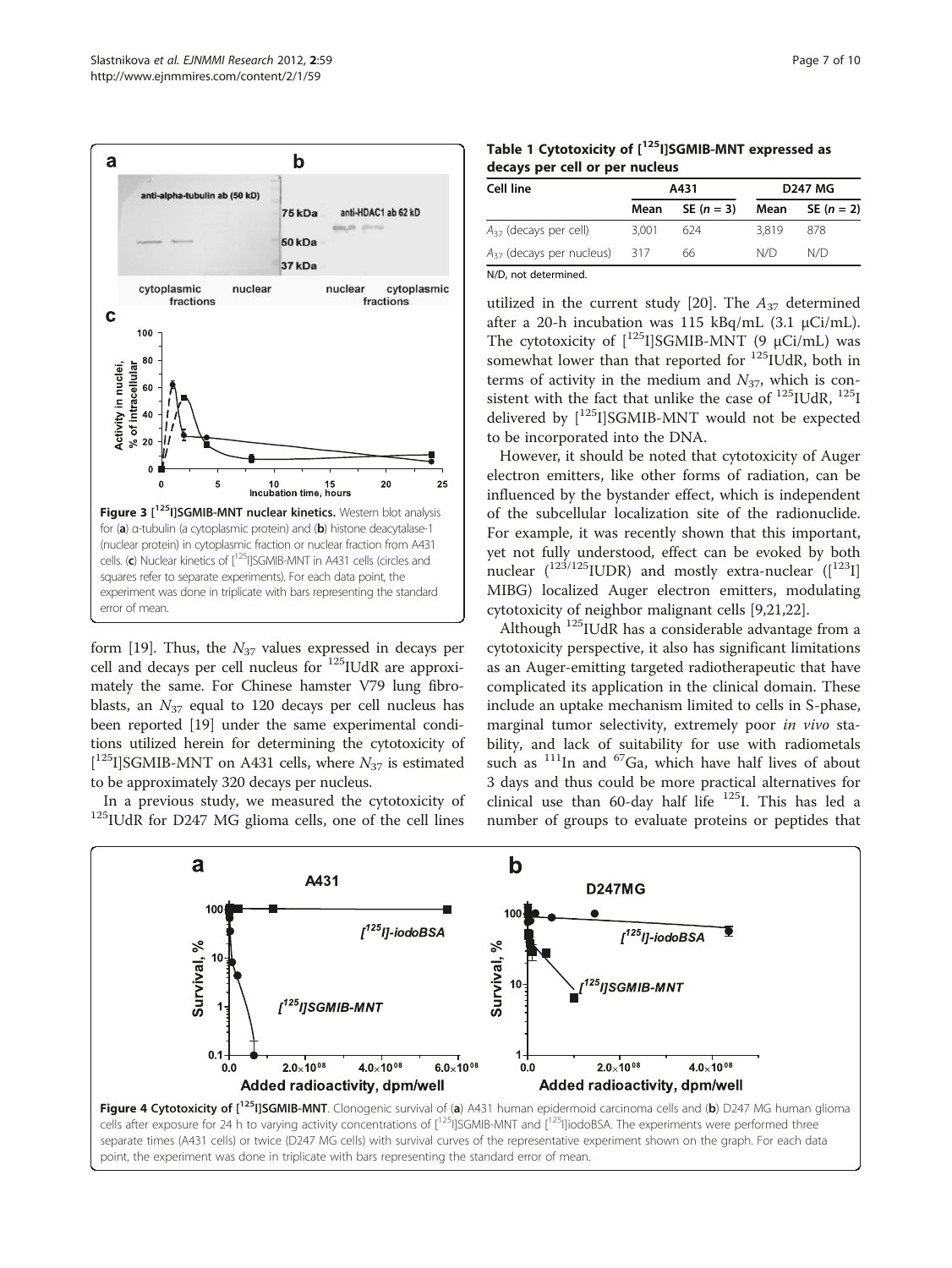<span id="page-7-0"></span>

attempt to increase the specificity of tumor association by targeting internalizing antigens or receptors expressed on the surface of cancer cells, generally in tandem with an NLS motif to promote nuclear translocation after receptor-/antigen-mediated internalization has occurred.

Pursuing this strategy, a number of groups have utilized internalizing antibodies [[3](#page-9-0),[23](#page-9-0),[24](#page-9-0)] or ligands for internalizing receptors [\[25,26](#page-9-0)] preferably using residualizing labels to prolong the intracellular retention of radio activity, to deliver Auger electron emitters inside the cell. For these molecules, the  $N_{37}$ , expressed generally in decays per cell, usually is much higher than that for 125IUdR. However, these constructs are often advantageous from the perspectives of specificity and in vivo stability. As an example, the  $N_{37}$  value for LL1 antibodies labeled with residualizing <sup>125</sup>I-IMP-R2 was reported to be equal to 25,000 decays per cell [\[24](#page-9-0)]. The more favorable  $N_{37}$  value of approximately 3,000 decays per cell (varying from 1,760 to 3,733) for different specific activities used, obtained for MNT-mediated delivery of  $[$ <sup>125</sup>I]SGMIB, can be attributed to the fact that the MNT was designed not only to be internalized, but also to undergo nuclear targeting.

Being overexpressed on a great variety of cancer cells, EGFR is an attractive target for anticancer drug delivering systems. Anti-EGFR internalizing antibodies are being widely used for the targeted delivery of Auger electron emitters [[9,23\]](#page-9-0). Michel et al. reported that a 48-h incubation with 40 μCi/mL of  $125$ I-labeled anti-EGFR antibody was required to achieve 93% killing of EGFR-overexpressing A431 cells. In comparison, lower radioactivity concentration and shorter incubation time (5.6 to 11.4 μCi/mL and 24-h incubation) were needed

to achieve 92% killing of A431 cells with  $\left[1^{25}I\right]SGMIB-$ MNT. We attribute these more favorable results to the presence of active nuclear-targeting signal on the MNT and the use of the residualizing labeling reagent, [<sup>125</sup>I]SGMIB. Moreover, our own data demonstrating significantly higher cytotoxicity of  $[^{125}I]$ SGMIB-MNT compared to  $[125]$ SGMIB-EGF (Figure 5) indicate that the active nuclear targeting itself enhances the effectiveness of EGFR-targeted drug delivery system.

In order to gain both tumor specificity and nuclear localization at the same time, several groups have utilized NLS-containing peptides [\[9](#page-9-0)] to route antibodies and peptides labeled with Auger electron-emitting radionuclides (e.g.,  $^{111}$ In,  $^{99m}$ Tc) to the nucleus of cancer cells following their receptor-mediated internalization. Following this strategy, some investigators attached up to eight copies of the NLS sequence from SV-40 large T-antigen to various macromolecules, resulting in increased nuclear-associated radioactivity and reduced clonogenic survival [[25,27\]](#page-9-0).

However, prior to interaction with nuclear import machinery that is located in the cytoplasm, the NLSbearing moiety needs to escape from the endosomes, where it can be trapped, after receptor binding induced internalization. Therefore, the endosomal escape module (DTox) was included in the MNT molecule to provide efficient 'rescue' of the construct, with the goal of increasing the probability of interaction with importins within the cytoplasm. The nuclear uptake of radioactivity, delivered by  $[125]$ SGMIB-MNT, was about 60% of the internalized fraction after 1 h of incubation. This is very similar to that observed for an anti-CD33 antibody conjugated with up to eight NLS molecules, and incubated for the same 1-h period (66% of the internalized fraction in the nuclei) [\[27](#page-9-0)]; with one to four NLS molecules per macromolecule, approximately 25% to 30% of internalized radioactivity was in the nuclei [\[25,27](#page-9-0)]. Given that the MNT contains only one NLS, the observed higher nuclear-associated radioactivity could reflect the presence of the DTox module within the MNT.

The nuclear kinetics of <sup>111</sup>ln-DTPA-hEGF that presumably follows the normal nuclear translocation of EGFR, previously reported by Reilly et al., was quite different from the results obtained for  $[125]$ SGMIB-MNT [[26\]](#page-9-0). The maximum radioactivity associated with the nuclei was 7% to 8% at 0.5 to 4 h for 111ln-DTPA-hEGF compared with 60% at 1 h for  $[^{125}I]$ SGMIB-MNT presumably due to active nuclear targeting with NLS. However, contrary to <sup>111</sup>ln-DTPA-hEGF (15% internalized at 24-h incubation), [<sup>125</sup>I]SGMIB-MNT nuclear kinetics showed a rapid decrease of nuclear-accumulated radioactivity (as a percentage of internalized radioactivity) with time (Figure [3c\)](#page-6-0). Various naturally occurring processes or their combination could account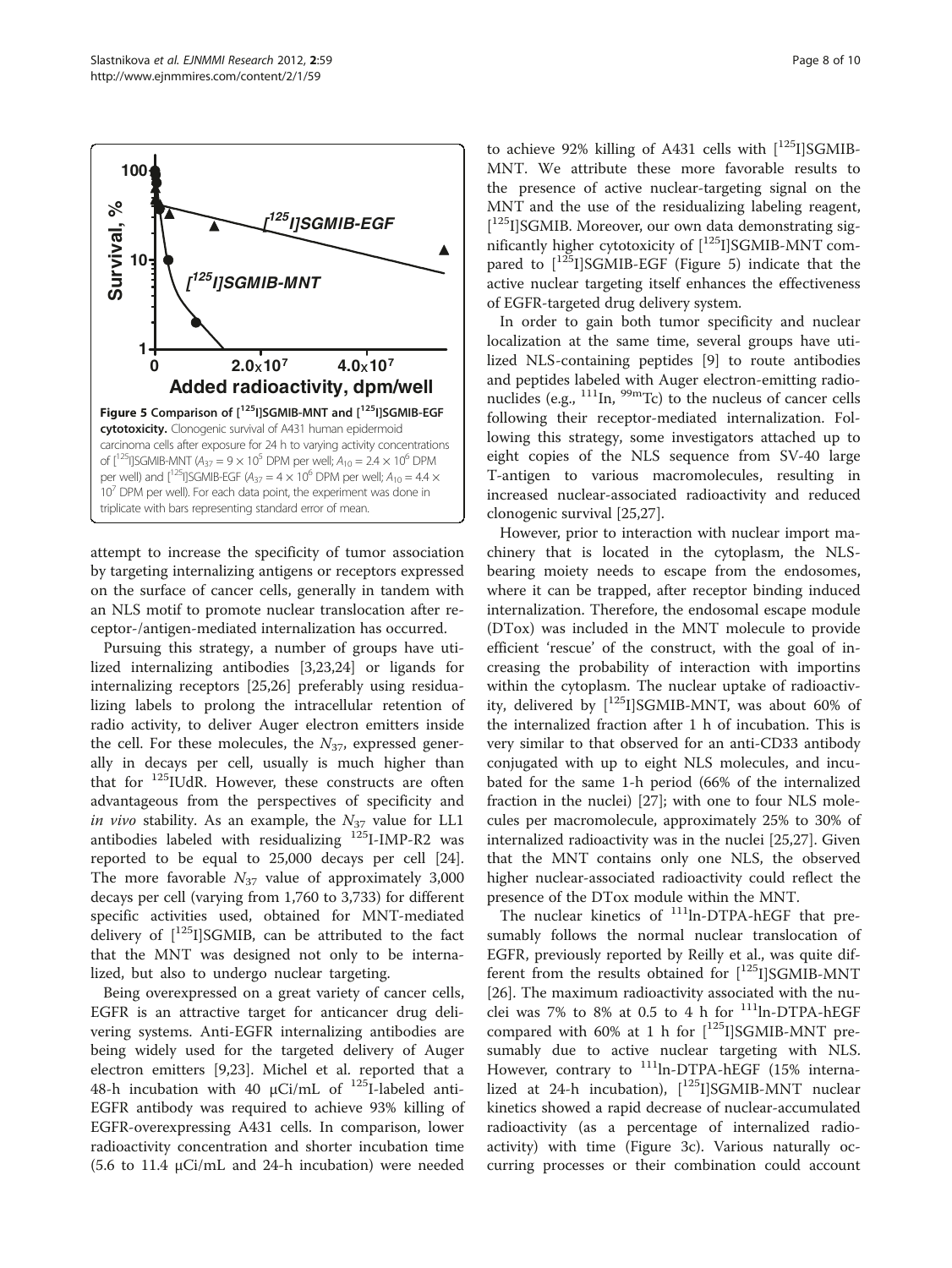for this behavior. At prolonged incubation times, radiation-induced stress and other toxicity effects of [<sup>125</sup>I]SGMIB-MNT could disrupt the normal function of NLS-mediated nuclear import [\[28](#page-9-0)]. Also, the MNT molecule, like many endogenous proteins, could be subjected to intranuclear proteasomal degradation [\[29\]](#page-9-0). The resultant small protein fragments and small molecular weight catabolites (with some fraction of them still labeled) could passively escape the nuclei through the nuclear pores.

As the nuclear retention of radioactivity reaches its maximum values during the first few hours of incubation, this specific MNT molecule probably would be better suited for targeted delivery of shorter half-life Auger electron emitters, for example  $^{123}$ I (13.2 h half-life compared to 60 days for  $^{125}$ I). In this case, a higher percentage of total decays would occur during the first few hours, when the portion of activity in the nuclei is maximal, thereby leading to more efficient cell kill. On the other hand, for the delivery of long half-life radionuclides like 125I, other possible approaches need to be considered to fully exploit the potential of  $[125]$ SGMIB-MNT. These may include a partial modification of the MNT molecule in order to make it less liable to proteasomal degradation or trapping the radiolabel in the cell nuclei by chemical modification of the labeling site.

Previously, we evaluated the cytotoxicity of this MNT labeled with α-particle-emitting radiohalogen  $^{211}$ At using the SGMIB analogue - SAGMB. [<sup>211</sup>At]SAGMB-MNT resulted in 10 to 20 times more cytotoxicity than  $[<sup>211</sup>At]$ astatide for the same cell lines used in the present study, with  $A_{37}$  values between 3.8 and 19.7 kBq/mL (0.1 and  $0.5 \mu$ Ci/mL) depending on the cell line [\[7](#page-9-0)]. On the other hand, consistent with the much shorter range of Auger electrons compared with α-particles, the cytotoxicity of [<sup>125</sup>I]SGMIB-MNT was much more specific with a 60- to >3,500-fold higher cytotoxicity than that seen for nonspecific  $[1^{25}$ I]iodoBSA, compared with a specificity factor of about 7 for the α-emitter. This is consistent with the mostly subcellular range of  $^{125}$ I emissions, narrowing the site of action almost to the cell nuclei [[9\]](#page-9-0).

Given that MNT incorporates two bacterial proteins (DTox and HMP), the clinical translation of this modular agent might be questionable. Although the studies were preliminary in nature, we have shown that this MNT as well as another MNT incorporating the same DTox-HMP-NLS modules but with α-melanocytestimulating hormone as the ligand module were not toxic to mice when administered either as a single injection at the maximum achievable dose or when administered in multiple dose regimens [\[6](#page-9-0)]. In addition, the latter MNT elicited only a minor delayed hypersensitivity response in mice, suggesting a low degree of immunogenicity for this polypeptide.

#### **Conclusions**

In the present study, we have demonstrated that MNT shows promise as a new platform for targeted radiotherapy using Auger electron-emitting radionuclides. The EGFR-targeted MNT, after labeling with the residualizing [<sup>125</sup>I]SGMIB prosthetic group, bound to EGFR-expressing tumor cells with an affinity comparable to that of native EGF. The  $\left[\right]^{125}$ ISGMIB-MNT conjugate was rapidly internalized, with more than 60% of internalized  $[1^{25}I]SGMIB-$ MNT radioactivity accumulating in the cell nuclei after a 1-h incubation. Consistent with this, the cytotoxic effectiveness of  $[$ <sup>125</sup>I]SGMIB-MNT compared to noninternalized 125I-labeled bovine serum albumin control was enhanced by a factor of 60 to more than 3,700-fold, depending on the EGFR expression level of the cell line. Moreover, the cytotoxicity of  $[$ <sup>125</sup>I]SGMIB-MNT was considerably higher than that of the  $[$ <sup>125</sup>I]SGMIB-EGF, confirming potential advantages of the MNT platform for Auger electron-targeted radiotherapy. Taken together, these results suggest that MNT warrants further evaluation for this purpose, ideally, in tandem with Auger electron emitters such as  $^{111}$ In and <sup>67</sup>Ga or  $^{123}$ I with half lives better matched to the intracellular kinetics observed herein and more appropriate for clinical translation.

#### Abbreviations

BSA: Bovine serum albumin; CPM: Counts per minute; DPBS: Dulbecco's phosphate-buffered saline; DPM: Decays per minute; DTPA: Diethylenetriaminepentaacetic acid; DTox: Translocation domain of diphtheria toxin; EGF: Epidermal growth factor; EGFR: Epidermal growth factor receptor; HDAC-1: Histone deacetylase 1; HMP: E. coli hemoglobin-like protein; IUdR: 5-[125I]iodo-2'-deoxyuridine; MNT: Modular nanotransporter; NLS: Nuclear localization sequence; SGMIB: N-succinimidyl-4 guanidinomethyl-3-[125I]iodobenzoate.

#### Competing interests

The authors declare that they have no competing interests.

#### Authors' contributions

TAS designed the study, performed the experiments, analyzed and interpreted the data, and drafted and wrote the manuscript. EK designed the study, performed the experiments, analyzed and interpreted the data, and wrote the manuscript. AAR, GV, ASS, and MRZ designed the study, analyzed and interpreted the data, and wrote the manuscript. TNL performed the experiments. All authors read and approved the final manuscript.

#### Acknowledgments

This work was supported in part by Dutch-Russian Scientific Cooperation (grant 047.017.025 for ASS, AAR, and TAS), National Institutes of Health Grants NS20023 (all authors) and CA42324 (EK, GV, and MRZ), RF State (contract no. 16.512.12.2004 for ASS, AAR, TNL, and TAS), and RFBR (grant no. 10-04-01037-а for ASS and AAR). Access to the equipment of the Institute of Gene Biology RAS facilities, supported by the Ministry of Science and Education of the Russian Federation (grant no. 16.552.11.7067), is gratefully acknowledged. We greatly thank Dr. Marek Pruszynski and Donna Affleck for their excellent help with labeling. We are also grateful to Dr. Hui-Wen Lo of Duke University Medical Center for transferring her great skills and experience with nuclear isolation technique to us.

#### Author details

<sup>1</sup> Laboratory of Molecular Genetics of Intracellular Transport, Institute of Gene Biology, Vavilov St. 34/5, Moscow 119334, Russia. <sup>2</sup>Department of Biophysics Faculty of Biology, Lomonosov Moscow State University, Leninskie Gory 1-12, Moscow 119991, Russia. <sup>3</sup>Departments of Radiology, Duke University Medical